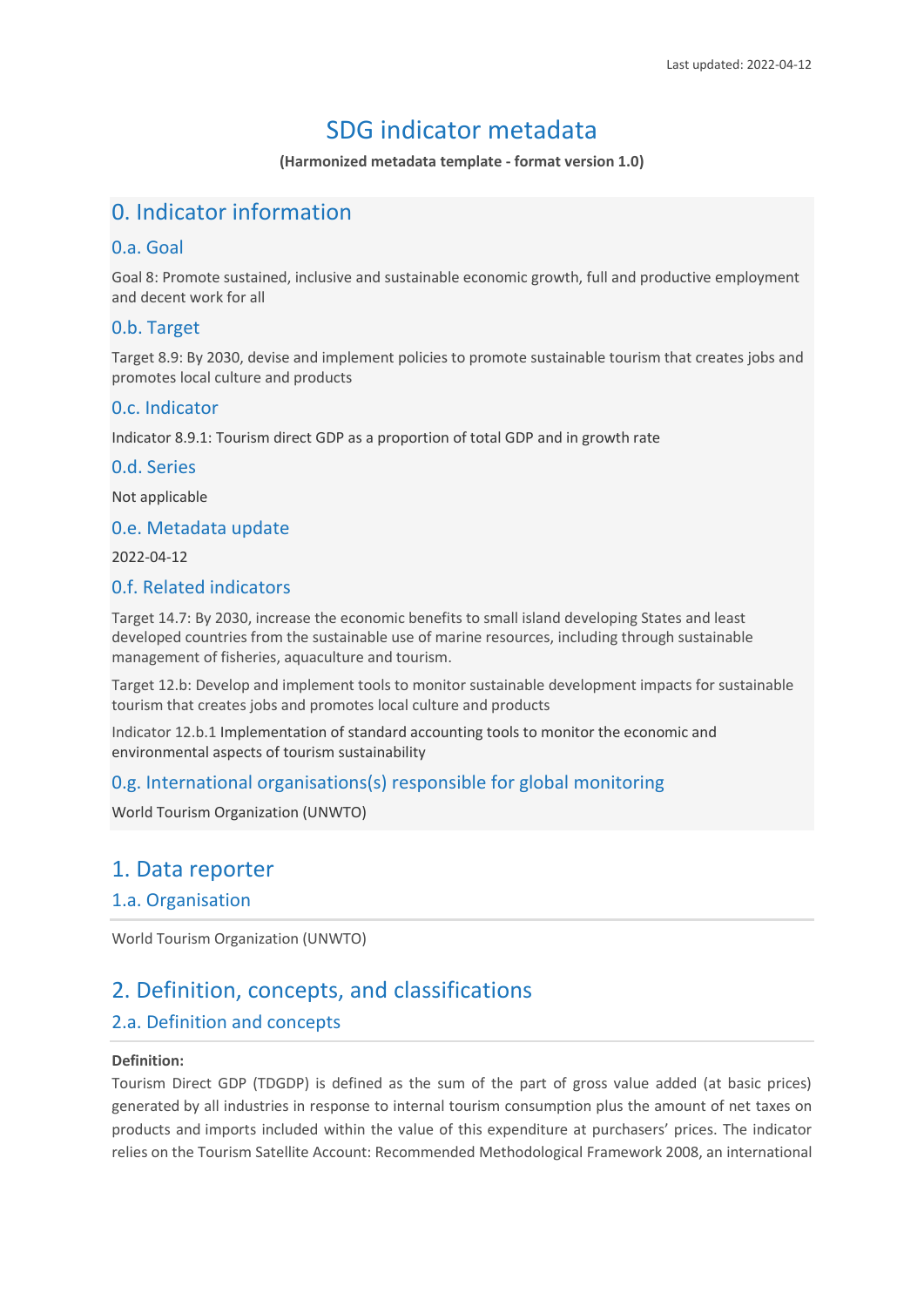standard adopted by the UN Statistical Commission and led by UNWTO, Organisation for Economic Cooperation and Development (OECD) and EUROSTAT.

#### **Concepts:**

Tourism direct gross value added (TDGVA) is the part of gross value added generated by tourism industries and other industries of the economy that directly serve visitors in response to internal tourism consumption.

Gross Domestic Product (GDP): It is the main measure of national output, representing the total value of all final goods and services within the System of National Accounts (SNA) production boundary produced in a particular economy (that is, the dollar value of all goods and services within the SNA production boundary produced within a country's borders in a given year). According to the SNA, "GDP is the sum of gross value added of all resident producer units plus that part (possibly the total) of taxes on products, less subsidies on products, that is not included in the valuation of output. GDP is also equal to the sum of the final uses of goods and services (all uses except intermediate consumption) measured at purchasers' prices, less the value of imports of goods and services. GDP is also equal to the sum of primary incomes distributed by resident producer units."

#### 2.b. Unit of measure

Percent (%)

### 2.c. Classifications

The methodology for the calculation of Tourism Direct GDP is in line with the [Tourism Satellite Account:](https://unstats.un.org/unsd/publication/seriesf/seriesf_80rev1e.pdf)  [Recommended Methodological Framework \(TSA:RMF 2008\)](https://unstats.un.org/unsd/publication/seriesf/seriesf_80rev1e.pdf) and the International Recommendations for Tourism Statistics 2008 (IRTS 2008) which defines the tourism characteristic industries (i.e. tourism industries) and provides a list of tourism industries for international comparability purposes based on the International Standard Industrial Classification of All Economic Activities (ISIC Rev. 4)

## 3. Data source type and data collection method

#### 3.a. Data sources

The indicator is sourced from countries' Tourism Satellite Account (TSA), which is a satellite account to the National Accounts.

### 3.b. Data collection method

UNWTO sends a pre-filled excel questionnaire (including data from official publications and official websites) to countries to collect the latest data on TDGDP. To lighten the reporting burden on countries, UNWTO cooperates with the Organisation for Economic Co-operation and Development (OECD) which provides to UNWTO the data collected from its member and partner countries<sup>1</sup>. UNWTO then integrates the data received from OECD with the data it collects directly from non-OECD countries. This exercise is being carried out on a yearly basis since 2019.

<sup>1</sup> OECD list of member countries is available at: https://www.oecd.org/about/members-and-partners/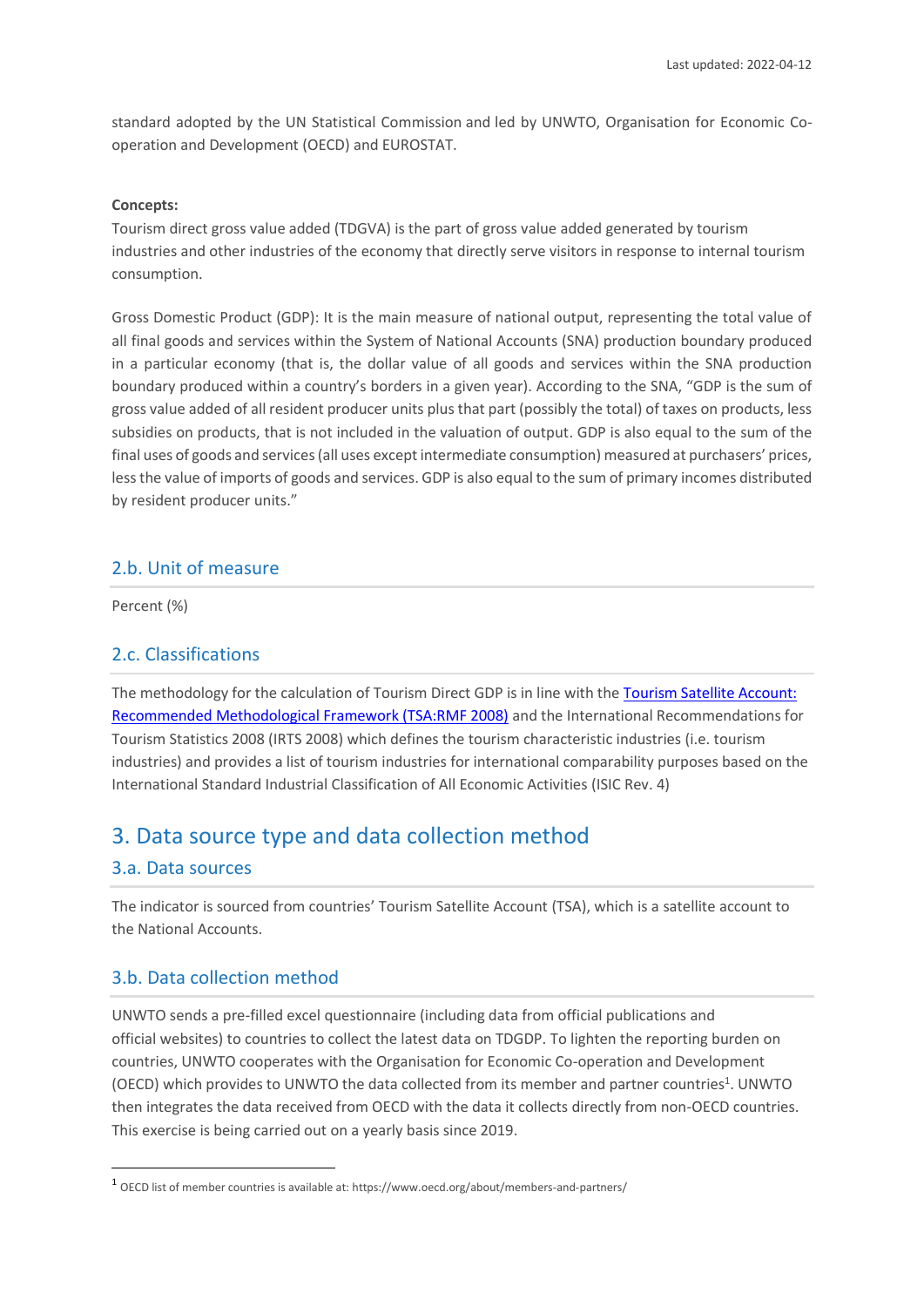### 3.c. Data collection calendar

The questionnaire is sent out to countries in August and data collection is closed in January of the following year.

### 3.d. Data release calendar

Release of data is annual and coincides with the update of the SDG global database, typically scheduled for February/March.

### 3.e. Data providers

Only official country entities, usually National Statistics Offices and/or National Tourism Administrations.

#### 3.f. Data compilers

World Tourism Organization (UNWTO)

#### 3.g. Institutional mandate

As per the article 13 of the agreement between the United Nations and the World Tourism Organization: "the United Nations recognizes the World Tourism Organization as the appropriate organization to collect, to analyse, to publish, to standardize and to improve the statistics of tourism, and to promote the integration of these statistics within the sphere of the United Nations system." The World Tourism Organization is the custodian agency for SDG indicator 8.9.1.

# 4. Other methodological considerations

### 4.a. Rationale

Target 8.9 has several dimensions and indicator 8.9.1 caters to the core intention of the target which calls to *"promote sustainable tourism*". While sustainable tourism is multidimensional in itself (with economic, social and environmental aspects), the economic contribution of tourism captured by this indicator, and (relative) increases or decreases in it, indicates the degree to which tourism is being successfully promoted. Ideally, this indicator needs to be complemented with additional indicators on the social (e.g. employment, etc.) and environmental (energy use, GHG emissions, etc.) aspects of tourism that can be disaggregated to provide a more complete picture of the promotion of sustainable tourism and thus the monitoring of this target.

This indicator is useful for policy on tourism at international, national level and the level of sub-national regions as it provides a measure of the economic contribution of tourism which can be compared over time, across countries, to total GDP and to the GDP contributions of other economic activities. Tourism Direct GDP includes the contributions from all forms of tourism—inbound tourism, domestic tourism and outbound tourism—in line with the International Recommendations for Tourism Statistics 2008 (IRTS 2008). The indicator has been found especially useful in raising awareness of the economic importance of tourism and making the case for a more proactive, sustainable management of a sector that is often overlooked in policy agendas at all levels.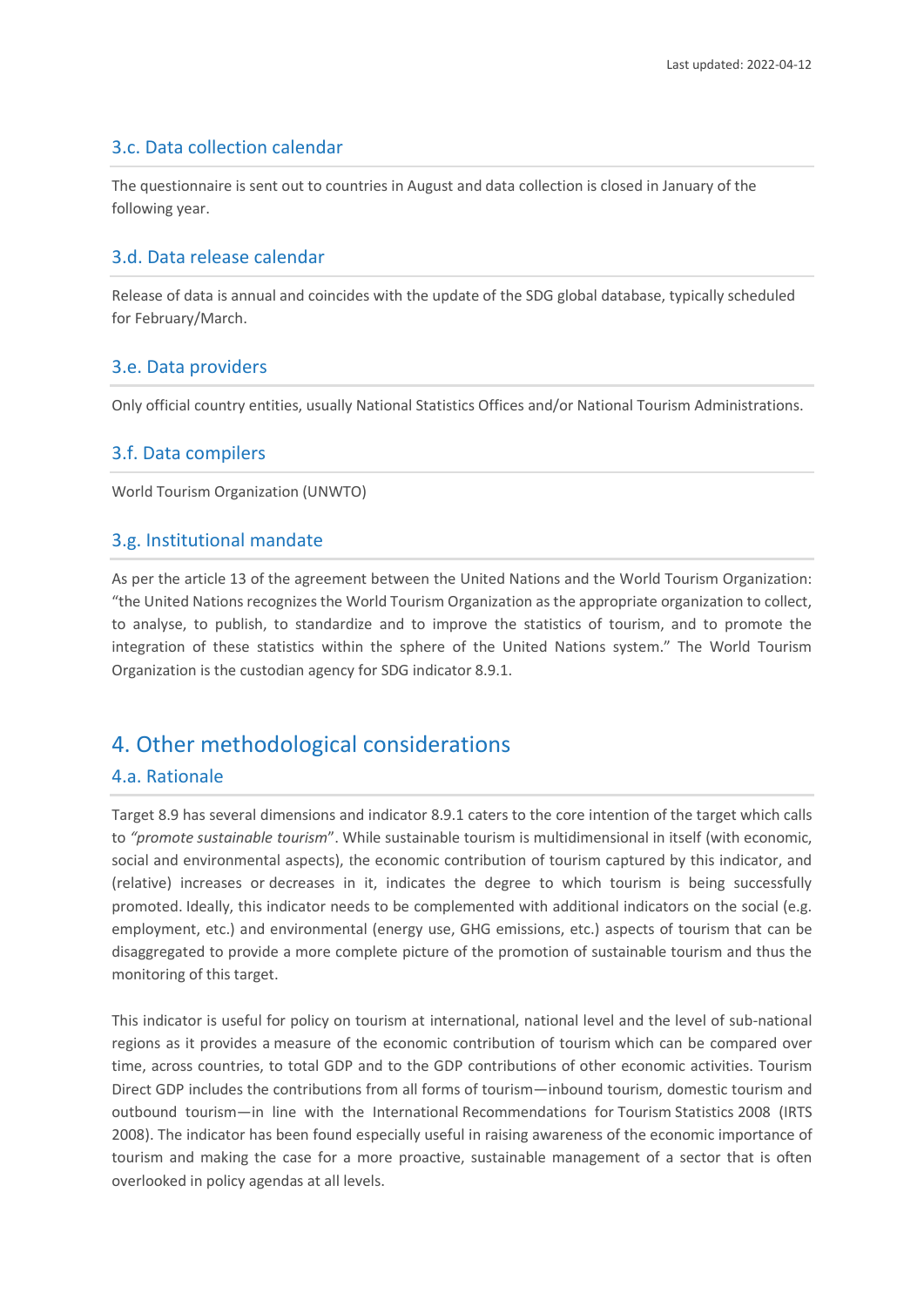### 4.b. Comment and limitations

Given that a significant number of countries already have or are working to implement Tourism Satellite Accounts (TSA), data on the suggested indicators could become available in more countries in the near future.

The data demands for implementing TSA (detailed input-output or supply and use tables, among others); means that it is often not possible or cost effective to realize frequent updating of the TSA. Therefore, some countries produce estimates of TSA aggregates, in between reference years and/or nowcast estimates, to have more current data and to produce a time series.

In the absence of important shocks to the economy and to tourism, historically TDGDP/GDP tended to not show very large variations from one year to the next, however the effects of the Covid-19 pandemic on tourism are quite evident through this indicator in many countries. Considering also that variations may stem from the numerator and/or denominator, it is often useful from an analytical perspective to consider the indicator in different forms and adaptations: absolute value, % change in constant price, and TDGDP per visitor or per employed person.

Related economic aggregates on tourism like Tourism Direct Gross Value Added and the Gross Value Added of the Tourism Industries (in aggregate form and disaggregated by tourism industry) are also important and may be used as approximations to indicator 8.9.1 for analytical purposes.

### 4.c. Method of computation

Tourism direct GDP as a proportion of total GDP (in%):

$$
\left(\frac{TDGDP}{GDP}\right)\times100
$$

Tourism direct GDP in growth rate

$$
\left[\left(\frac{TDGDP_t}{TDGDP_{t-1}}\right) - 1\right] \times 100
$$

#### 4.d. Validation

Every year historical data is requested. If there are differences in the newly reported data for the country with respect to the data available previously, countries are consulted. Similarly, if other inconsistencies are found, there is ongoing follow up with countries.

UNWTO is also custodian for indicator 12.b.1 and the data collected there serves as a valuable validation step for the data provided for indicator 8.9.1. For example, since Table 6 of TSA is necessary for the compilation of TDGDP, the data reported by countries are cross validated with the availability of this table ( data reported for SDG indicator 12.b.1).

#### 4.e. Adjustments

Not applicable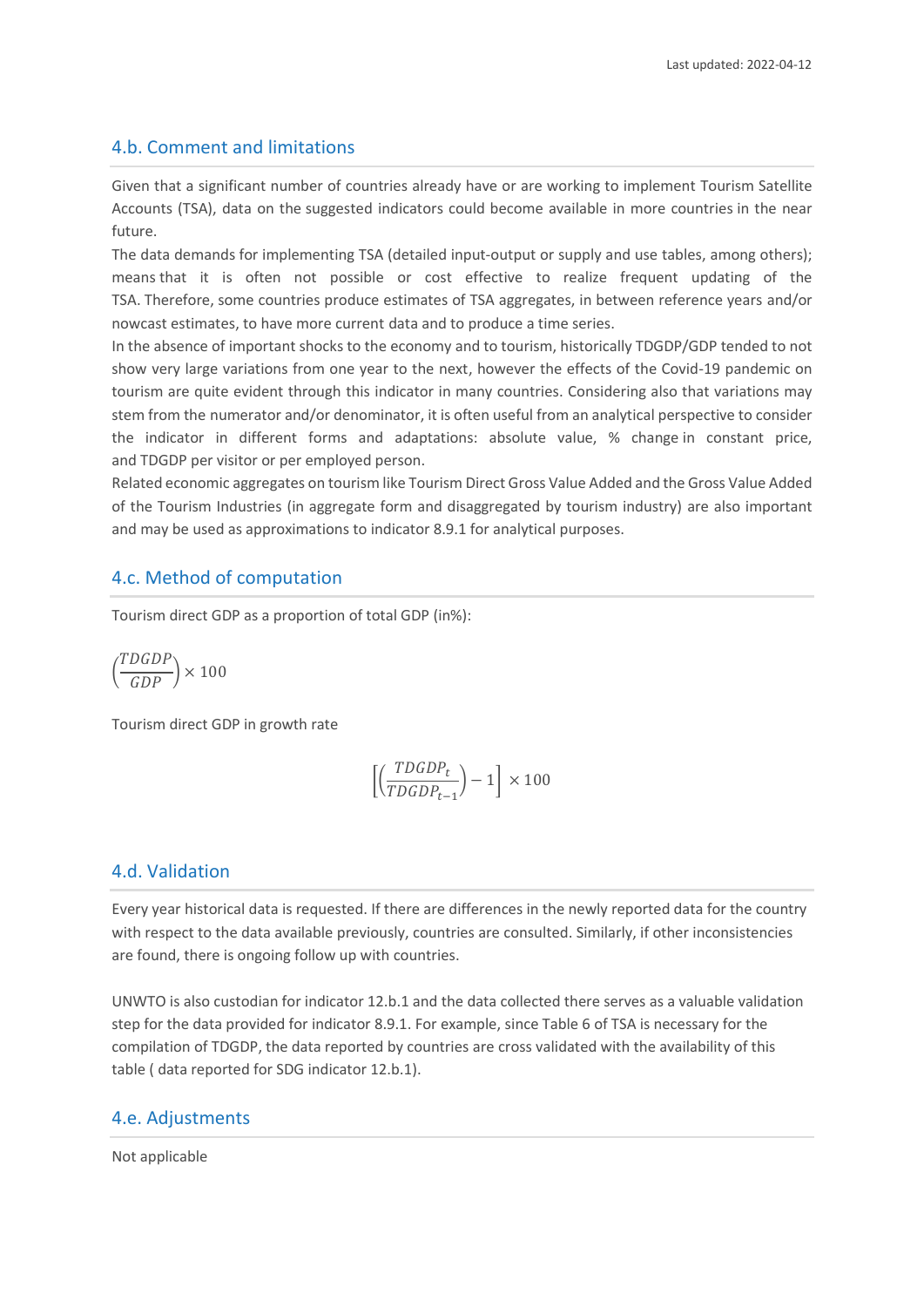## 4.f. Treatment of missing values (i) at country level and (ii) at regional level

#### • **At country level**

When a country does not measure the Tourism direct GDP but measures the Tourism Direct Gross Value Added (TDGVA), the indicator Tourism Direct Gross Value Added as a proportion of total Gross Value Added (in %) is used as a proxy. When it is the case, a footnote is included in the data.

Tourism Direct Gross Value added (TDGVA) as a proportion of total Gross Value Added (GVA), in %:

( TDGVA  $\left(\frac{V}{GVA}\right) \times 100$ 

## 4.g. Regional aggregations

Aggregates are computed for the SDG regions and at the global level.

For every year, estimates for countries with missing data are computed as follows:

- *For countries without any reported data* A multivariate linear regression model is used with as explanatory variables the number of hotel rooms in the country and inbound tourism expenditure (computed from Balance of Payments data provided by the International Monetary Fund (IMF)), both available via UNWTO´s statistical database.
	- For countries with reported data for years other than the year of reference A simple linear model based on inbound tourism expenditure (computed from the IMF Balance of Payments data) as explanatory variable is used to estimate the nominal percentage change in TDGDP. These values are used to retro- and extrapolate the values reported by the country, using these as benchmark.

For reference years between years with reported data, a linear trend between reported years is used.

- *Special cases*

Some data reported by countries that do not correspond to Tourism Direct GDP or GVA and are therefore not published, may still be used in the calculation of aggregates.

For each year, countries without reported data for which the methodology yields negative estimates or for which no data to feed the linear models are available are discarded. Regional (and global) aggregates are then obtained by computing weighted averages of TDGDP, using total GDP as the weight, for countries within the region of interest for which data or estimates are available.

GDP coverage for each aggregate is obtained by calculating the percentage of total regional GDP that is represented by countries for which data is reported or for which an estimate is available. If this coverage is relatively low (below 60 percent), estimates are published with a cautionary footnote.

## 4.h. Methods and guidance available to countries for the compilation of the data at the national level

The methodology is described in the Tourism Satellite Account: Recommended Methodological Framework [2008](https://unstats.un.org/unsd/tourism/methodology.asp).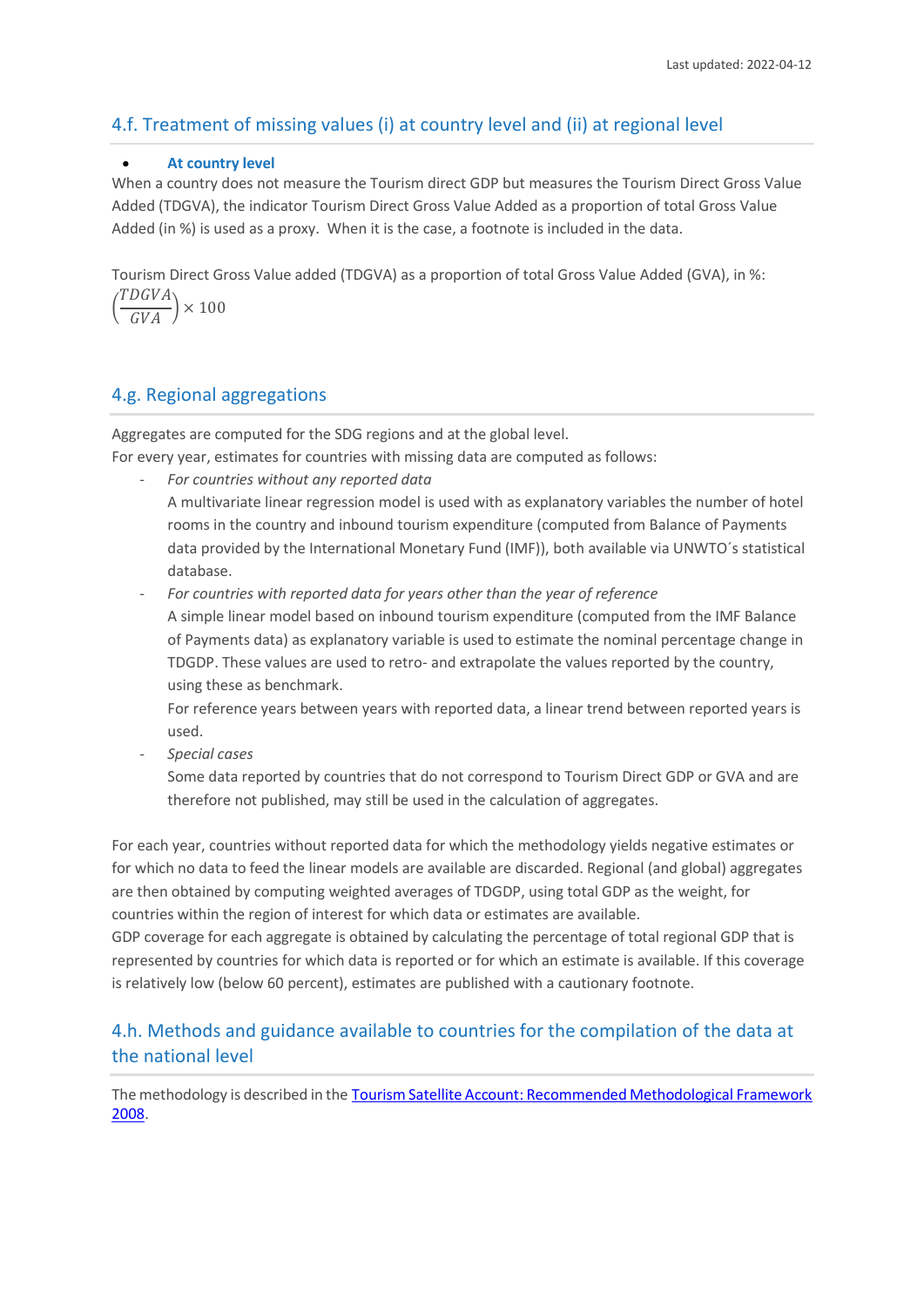For the purposes of SDG reporting, UNWTO suggests an experimental approach that might be used by countries with limited data to compile estimates of TDGDP using the conceptual framing of the TSA and the most commonly available data but not requiring the full compilation of TSA. In this regard, the approach is intended to provide a starting point for countries with limited data that can then move towards the compilation of TSA and the more complete measurement of TDGDP. For more information, see [Proposals](https://webunwto.s3-eu-west-1.amazonaws.com/imported_images/49465/mst_research_paper_measuring_tdgdp.pdf)  [for estimating Tourism Direct GDP with limited data](https://webunwto.s3-eu-west-1.amazonaws.com/imported_images/49465/mst_research_paper_measuring_tdgdp.pdf).

#### 4.i. Quality management

Recommendations on quality management for the underlying tourism data needed to compile a TSA are available i[n the International Recommendations for Tourism Statistics 2008](https://unstats.un.org/unsd/publication/Seriesm/SeriesM_83rev1e.pdf) (IRTS 2008), the UN ratified methodological framework for measuring tourism.

#### 4.j Quality assurance

Any discrepancies are resolved through written communication with countries.

#### 4.k Quality assessment

The data should comply with the recommendations on concepts, definitions and classifications provided in the international standards: th[e Tourism Satellite Account: Recommended Methodological Framework](http://unstats.un.org/unsd/tradeserv/tourism/manual.html)  [2008.](http://unstats.un.org/unsd/tradeserv/tourism/manual.html)

## 5. Data availability and disaggregation

#### **Data availability:**

As of March 2022, more than 70 countries have data available for this indicator in 2020. The number of countries with a TSA exercise is monitored by SDG indicator 12.b.1. According to data reported by countries for the SDG indicator 12.b.1, more than 80 countries have conducted a TSA exercise in the period between 2016 and 2020.

#### **Time series:**

Annual data from 2008 onwards are available.

#### **Disaggregation:**

TDGDP is derived from the productive activities that cater directly to tourism and so it could be possible to disaggregate by tourism industries (e.g. accommodation for visitors, the different kinds of passenger transportation, etc.).

Sub-national disaggregation/estimates of Tourism Direct GDP are possible and there are a number of countries' subnational regions that have information on this. However, there is no consensus on a methodology for doing this in a standardized way, compromising international comparability. In any case, it seems that collection of data would be warranted only for those regions where tourism is considered a significant (economic) activity and/or a policy priority.

# 6. Comparability / deviation from international standards

#### **Sources of discrepancies:**